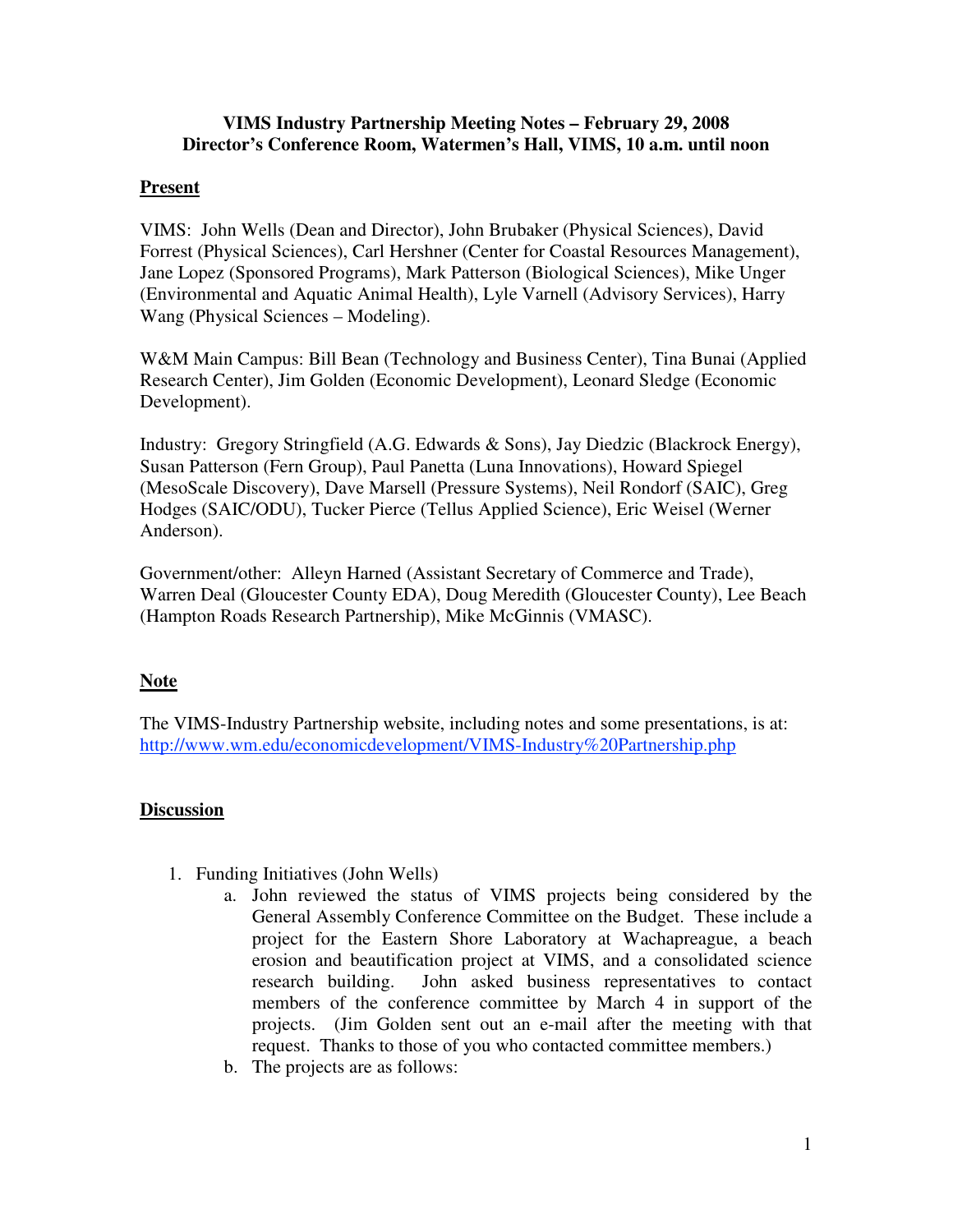- i. Replace Eastern Shore Sea Water Laboratory -- \$4,239,000 (Virginia College Bond Authority – House Version). Supports construction of a new laboratory building with running sea water for research on coastal marine ecology and aquaculture in a high salinity environment. Currently, the research is conducted in former oyster shucking houses from the late 1800s. The Eastern Shore Lab is used by many VIMS and visiting researchers.
- ii. Control Shoreline Erosion -- \$1,200,000 (Virginia College Bond Authority – House Version). Supports erosion control of the entire shoreline of the Gloucester Point campus. The project includes the construction of eleven new stone breakwaters, the extension of several pipe outfalls further into the York River, replenishment of sand along the entire shoreline, creation of small dunes along the west shoreline, and planting of riparian vegetation on the east shoreline.
- iii. Consolidated Scientific Research Building -- \$7,203,000 (Virginia College Bond Authority – Senate version). Provides research, study, and technology space for Marine Advisory Services, the Center for Coastal Resources, and the publication and computer centers in a single facility. These programs are currently housed in inadequate single family dwellings, temporary modular buildings, and un-renovated office space throughout the campus.
- 2. Inundation Modeling and Emergency Planning for the Elderly (Harry Wang)
	- a. Harry reviewed VIMS work in the development of unstructured, highresolution, hydrodynamic models.
	- b. The high resolution they are achieving has permitted analysis of more detailed phenomena such as eddies. He cited independent evidence substantiating the existence of eddies predicted by the models.
	- c. He noted that the model had performed well in simulating wave heights in two very different storms – Isabel and Floyd. The model also provided accurate simulations of the extent and location of inundation in Alexandria, demonstrating the model's value in estuaries as well as in the open bay.
	- d. Harry and his team have now been able to extend their grid for the southern part of the Bay onto the land in Hampton Roads. They have used LIDAR elevation data, but they are looking for even better elevation data.
	- e. Harry showed an animation of simulated hurricane inundation in Hampton Roads during Hurricane Isabel. Anecdotal evidence suggests that the model worked well, except in the area of the Virginia Beach seawall, where the wall blocked the inundation that could have occurred. The model will be adjusted for that.
	- f. Lou Rossiter has been working with Harry and others to apply the inundation models to assist in decision making by long-term facilities managers.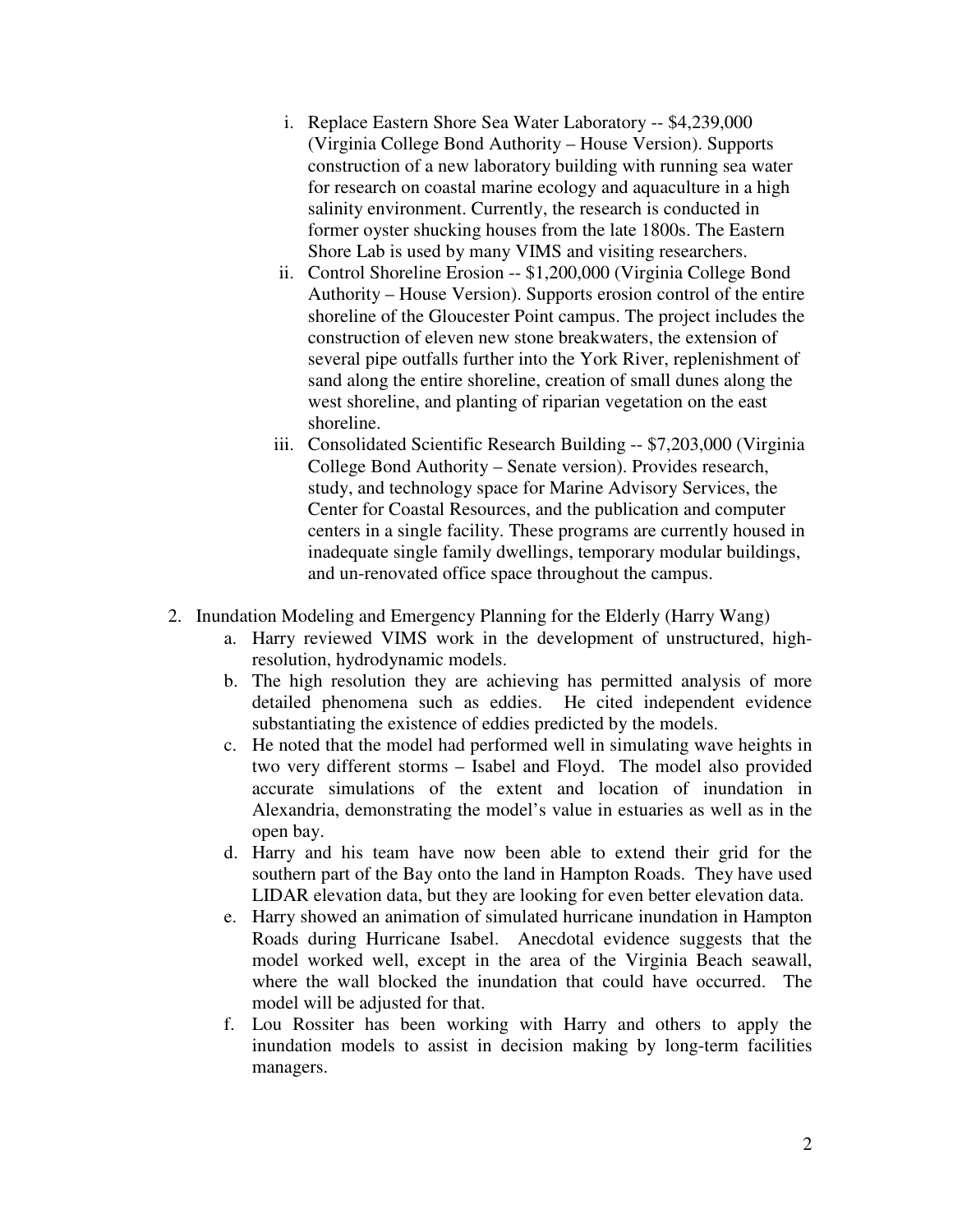- g. Bill Bean reported that the Rossiter/Wang \$125K grant proposal to HRPDC (Hampton Roads Planning District Commission) for a study of storm flood-surge vs. nursing home/assisted living evacuation needs has been accepted and has been incorporated into HRPDC's project requests that will be forwarded soon to DHS for approval. It was received with overwhelming enthusiasm by all members of the HRPDC emergency planning committee.
- h. Bill Bean noted that Rossiter/Wang have also collaborated on a \$600K proposal to NIH for storm surge – health services response to the needs of nursing homes, the elderly and infirm, assisted living, and others.
- i. Bill also met Michael Kline, the VDEM (Virginia Department of Emergency Management) State Coordinator, at an OCP (Office of Commonwealth Preparedness) meeting on Thursday, 28 February. Bill explained a bit about H. Wang's storm surge model and its capability. Kline became extremely interested in it and, with Stuart Baker, the state's hurricane coordinator, wants to meet with us for a presentation ASAP.
- j. Jim Golden noted that VIMS, W&M main campus and the Virginia Modeling Analysis and Simulation Center (VMASC) were developing a strong partnership. Mike McGinnis, Executive Director of VMASC, reinforced that and noted that the collaboration was building on initial efforts to compete for the Department of Homeland Security Natural Disasters Center. That effort was unsuccessful, but we continue to explore alternative funding areas. VMASC has been active in critical infrastructure modeling including a project with UVA and Virginia Tech. Mike suggested that the inundation modeling might be applied to other vulnerable populations and infrastructure in addition to long-term care facilities. He suggested exploring funding possibilities in the areas of impacts on inundation on pregnant women, vulnerable children and Dominion power distribution.
- 3. Wind Power Initiatives (Neil Rondorf, SAIC)
	- a. Neil reviewed the status of funding for VCERC (Virginia Coastal Energy Research Consortium) in the General Assembly.
	- b. He has been doing considerable research on offshore wind farms. More work is needed on the economics of the wind farms, the development of a GIS database of actual (versus hypothetical) issues, and an economic impact analysis.
	- c. Foreign investors have shown interest in the wind farm market in the Northeast U.S.
	- d. He has been working with various environmental groups to identify potential impacts. He is interested in making contact with the fishing industry to get their views.
	- e. He and his colleagues have results from 200 individuals who have taken their survey, and the results are running strongly in support of the wind farm initiative.
- 4. Chesapeake Bay Interpretive Buoy System Expansion Plans (Tucker Pierce, Tellus Applied Science)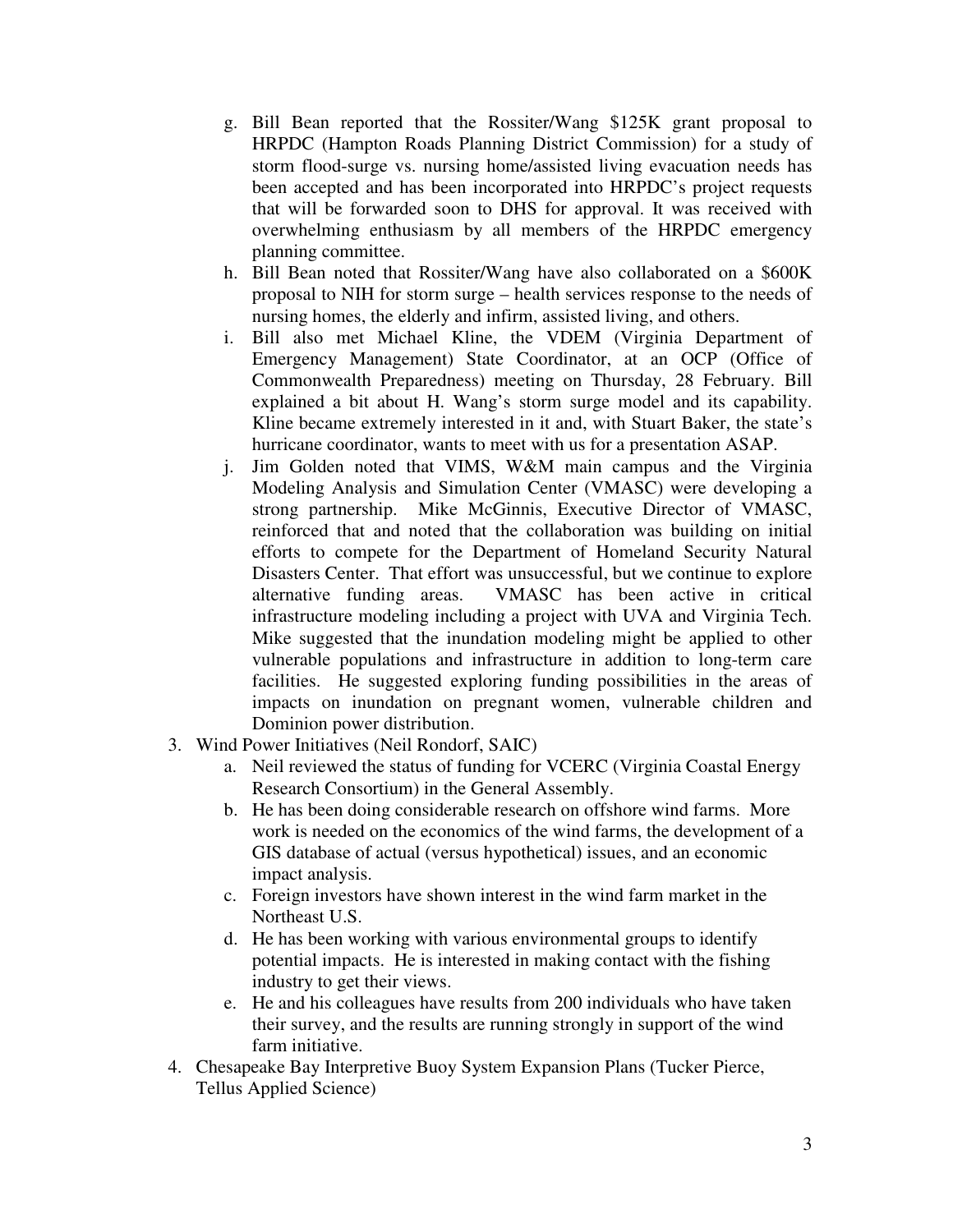- a. Tucker showed a map with the three existing buoys (Jamestown Point, Point Lookout, Patapsco) and three additional buoys to be deployed this fiscal year (Harvre de Grace, Stingray Point, Norfolk/Portsmouth). The buoy in the Elizabeth River will be operated by Nauticus.
- b. The existing buoys have sensors for meteorology, waves, and water quality. They are adding sensors for currents and GPS. John Brubaker provided some comments about the currents sensors.
- c. If funding is available, there are plans for placing 14 more buoys, bringing the total to 20. Tucker thought VIMS might have suggestions about the placement of future buoys. For example, the buoys could be useful to Harry Wang and his group in helping with model validation.
- d. CBOS in conjunction with NOAA plans workshops for the fall of 2008 and the summer of 2009 to promote new sensors for Chesapeake Bay monitoring. Bill Bean noted that Doug Wilson of NOAA is facilitating the conferences has asked us to help him with it. This is an outgrowth of his involvement with our SS&TF seminar last June and the recent Sensors World Conference.
- e. Tucker described an incident with a runaway buoy in the Potomac in early February. Fortunately the sensors continued to function, so they were able to track it down through the GPS output.
- f. Tucker emphasized the need for easy access to data through the NOAA web services framework. He noted that letters of support for additional funding would be welcome. If you are interested, please contact Tucker at pierce@tellusappliedsciences.com .
- 5. Follow Up from December Meeting
	- a. Discussions with Alion. Ben Francisco met with folks on main campus to review potential collaborations. Bill Bean is arranging a visit for him at VIMS to do the same thing there.
	- b. Biodiesel discussions. Jay Diedzic report that he and Tina Bunai have looked into the possibilities at Craney Island with the Corps of Engineers, but the land there is probably not stable enough to support a biodiesel operation. They have worked with Pat Hatcher to explore other sites. They are looking into funding sources, including DARPA.
	- c. Seawater Research Lab. Paul Panetta, Luna Innovations, reported that he has submitted a BAA proposal to ONR for \$1.5M over 3 years to study the flow of various bio-particulates. He has included Carl Friedrichs for sediment study and Jim Brister for the sea water test facility in the grant request. Paul reported that he continues to find others at VIMS with relevant research skills and interest.
- 6. General Discussion
	- a. Bill Bean gave an update on the following:
		- i. Luna Hampton Roads. Bill and Joe Heyman met with W. Reay and J. Brubaker about an aquifer measurement technology that Luna HR has been working on. The technology supports projects of interest to VIMS and so they are searching for approximately